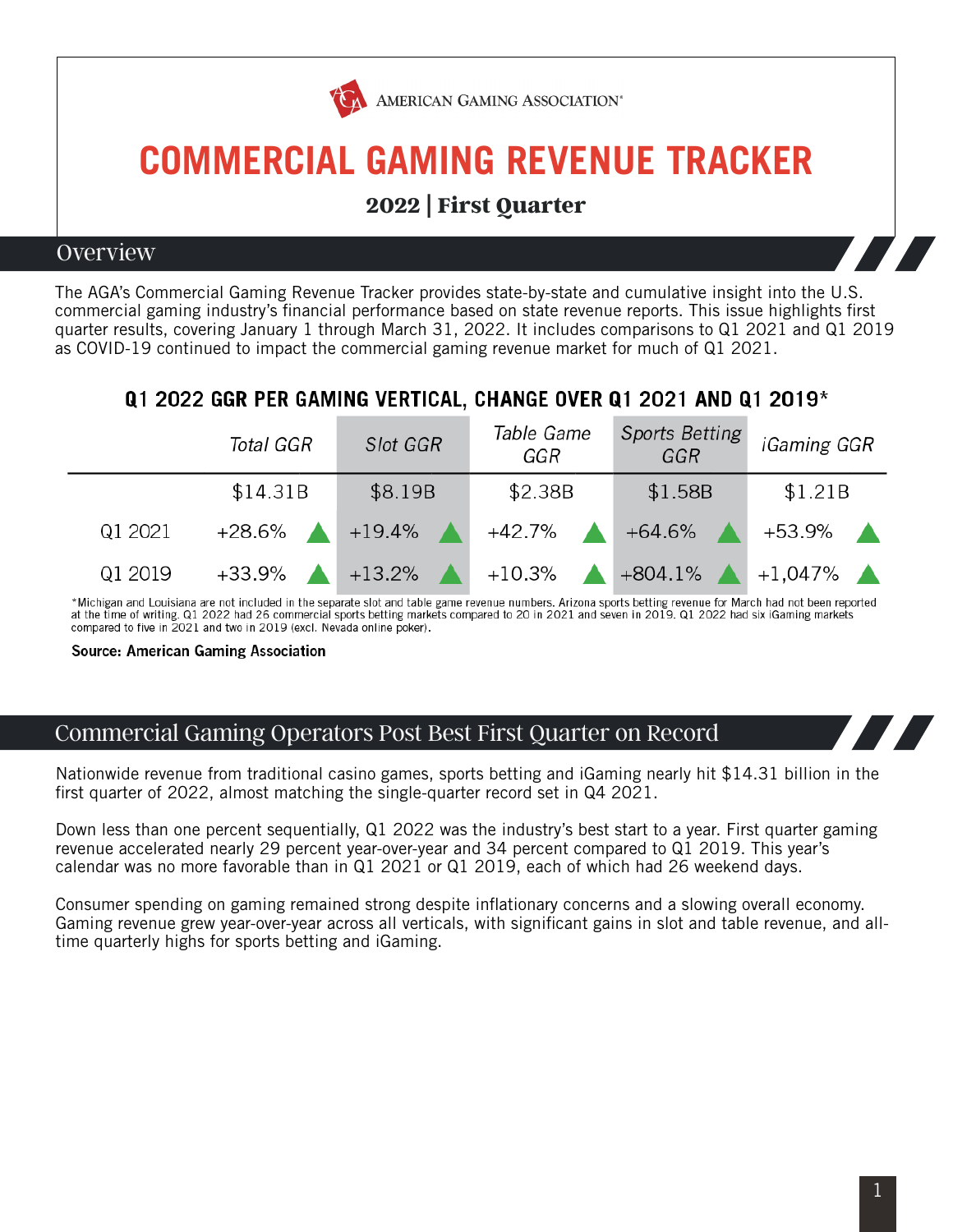

**2022 | First Quarter**

### **U.S. QUARTERLY COMMERCIAL GAMING REVENUE**



Punctuating the period, March marked the single highest-grossing month in gaming history and, despite moving into more competitive comparisons year-over-year than we saw in 2021, easily outpaced last March. The commercial gaming industry generated \$5.31 billion in the closing month of Q1 2022, an increase of 18.5 percent from March 2021 when most casinos were operating at or near full capacity.

#### Arkansas, Florida and New York Set Quarterly Revenue Records

Nearly every (29 of 31) commercial gaming jurisdiction that was operational one year ago increased Q1 revenue from 2021, including 23 that reported double-digit percentage gains. Three jurisdictions reached all-time quarterly records for total commercial gaming revenue: Arkansas (\$147.4M), Florida (\$182.0M) and New York (\$996.6M). Meanwhile, the small sports betting-only market in Washington, D.C. declined (-32%) and Kansas was flat (-0.5%) over Q1 2021.

On a sequential basis, 11 of 34 commercial gaming jurisdictions realized revenue gains from Q4 2021, with New York seeing the biggest increase (42.2%). New York's near billion-dollar quarter (\$996.6B) was principally driven by the January roll-out of online sports betting, which elevated the Empire State's gaming market from sixth in the country in Q4 to number four in Q1 2022.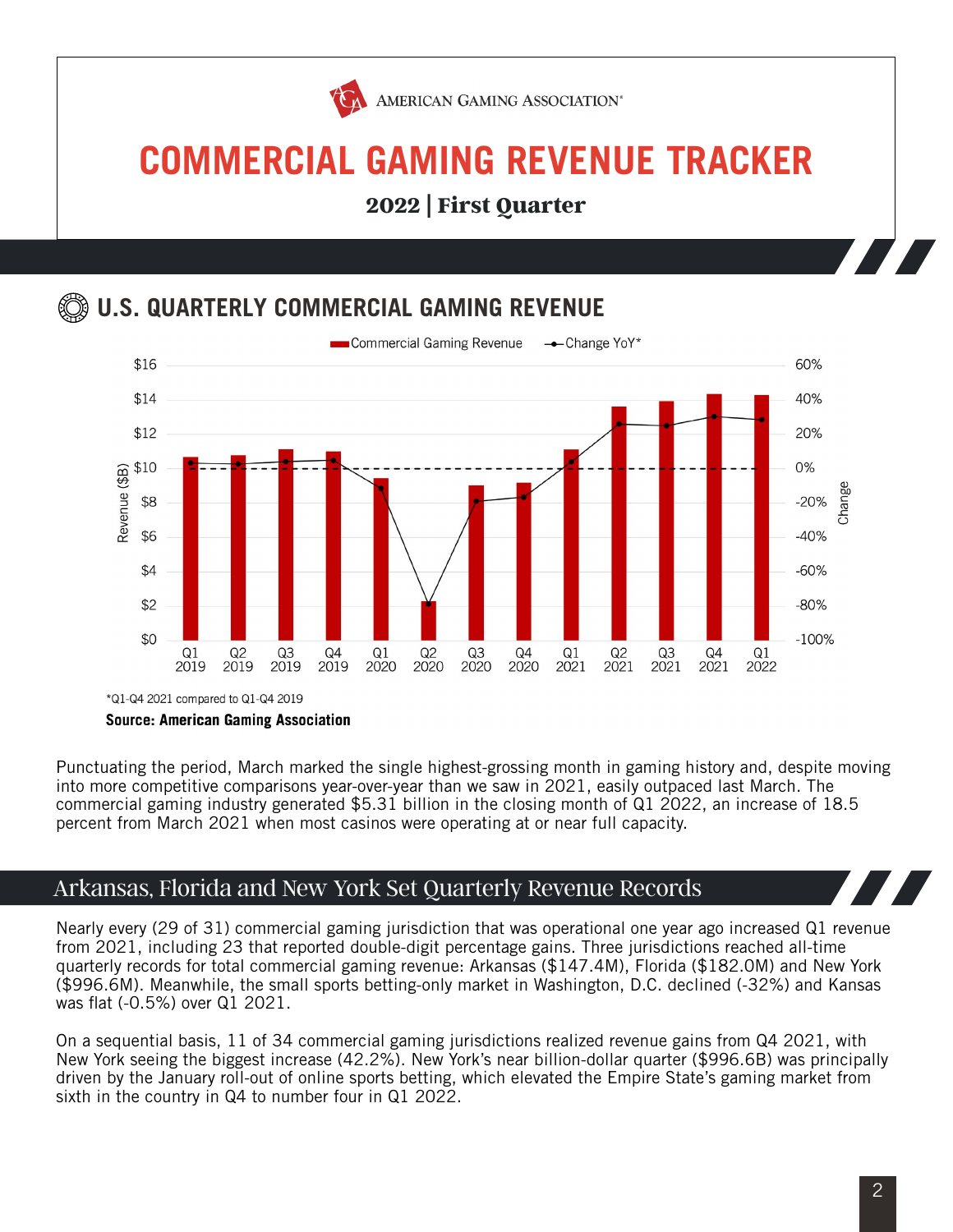

**2022 | First Quarter**

 $\circledR$  **Q1 2022 COMMERCIAL GAMING REVENUE BY STATE** 

| <b>STATE</b>                       | Q1 2022 (\$M) | <b>CHANGE OVER</b><br>Q1 2021 | <b>CHANGE OVER</b><br>Q1 2019 |
|------------------------------------|---------------|-------------------------------|-------------------------------|
| Arizona <sup>t§#</sup>             | N/A           |                               |                               |
| Arkansas* <sup>+</sup>             | \$147.4       | 13.1%                         | 41.6%                         |
| Colorado* <sup>+</sup>             | \$324.6       | 27.7%                         | 62.4%                         |
| Connecticut <sup>t#§</sup>         | \$93.0        |                               |                               |
| Delaware* <sup>†‡</sup>            | \$122.0       | 7.9%                          | 9.5%                          |
| District of Columbia <sup>t§</sup> | \$4.1         | $-32.2%$                      |                               |
| Florida*                           | \$182.0       | 26.8%                         | 16.8%                         |
| Illinois* <sup>†</sup>             | \$463.0       | 37.1%                         | 45.2%                         |
| Indiana*†                          | \$711.1       | 21.1%                         | 29.7%                         |
| lowa <sup>*†</sup>                 | \$473.6       | 7.3%                          | 35.5%                         |
| Kansas*                            | \$99.8        | $-0.5%$                       | -4.6%                         |
| Louisiana* <sup>†</sup>            | \$650.5       | 18.1%                         | 2.3%                          |
| Maine*                             | \$38.8        | 51.3%                         | 15.3%                         |
| Maryland* <sup>†</sup>             | \$496.5       | 17.1%                         | 13.6%                         |
| Massachusetts*                     | \$270.1       | 29.2%                         | 150.6%                        |
| Michigan* <sup>†‡</sup>            | \$781.9       | 42.1%                         | 113.0%                        |
| Mississippi*†                      | \$660.1       | 7.2%                          | 17.4%                         |
| Missouri*                          | \$468.0       | 4.8%                          | 9.7%                          |
| Montana†§                          | \$2.0         | 41.1%                         |                               |
| Nevada*†‡                          | \$3,547.1     | 36.3%                         | 17.5%                         |
| New Hampshire <sup>t§</sup>        | \$14.3        | 40.0%                         |                               |
| New Jersey* <sup>†‡</sup>          | \$1,178.6     | 18.6%                         | 54.1%                         |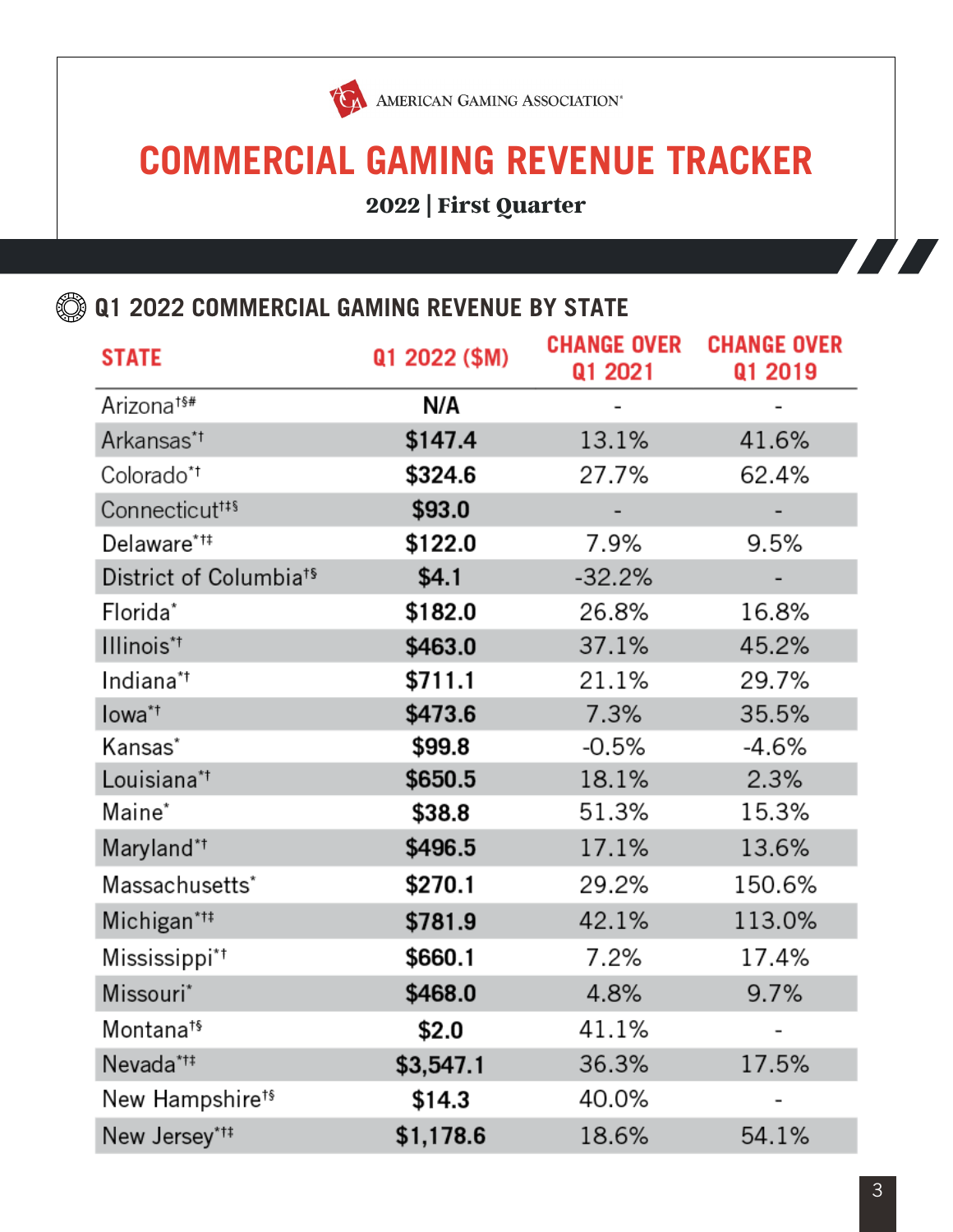

### **2022 | First Quarter**

| <b>STATE</b>                 | Q1 2022 (\$M) | <b>CHANGE OVER</b><br>Q1 2021 | <b>CHANGE OVER</b><br>Q1 2019 |
|------------------------------|---------------|-------------------------------|-------------------------------|
| New Jersey* <sup>†‡</sup>    | \$1,178.6     | 18.6%                         | 54.1%                         |
| New Mexico*                  | \$61.9        | 162.4%                        | $-0.3%$                       |
| New York*†                   | \$996.6       | 81.9%                         | 49.0%                         |
| Ohio <sup>*</sup>            | \$566.4       | 7.3%                          | 18.0%                         |
| Oklahoma*                    | \$36.9        | 10.3%                         | 2.2%                          |
| Oregon <sup>ts</sup>         | \$9.4         | 17.9%                         |                               |
| Pennsylvania* <sup>†</sup>   | \$1,277.7     | 22.3%                         | 52.6%                         |
| Rhode Island*†               | \$157.8       | 26.1%                         | $-11.3%$                      |
| South Dakota* <sup>†</sup>   | \$33.6        | 2.4%                          | 44.2%                         |
| Tennessee <sup>t§</sup>      | \$83.7        | 61.3%                         |                               |
| Virginia <sup>†§</sup>       | \$100.2       | 136.4%                        |                               |
| West Virginia* <sup>†‡</sup> | \$183.0       | 26.0%                         | 18.5%                         |
| Wyoming <sup>ts</sup>        | \$2.9         |                               |                               |
| <b>UNITED STATES</b>         | \$14,305.3    | 28.6%                         | 33.9%                         |

\*States with legal and operational casino slot and/or table games in Q1 2022.<br>†States with legal and operational sports betting in Q1 2022.<br>‡States with legal and operational iGaming in Q1 2022.<br>\$New commercial gaming mark

#March sports betting revenue for Arizona had not been reported at the time of publication.

#### Source: American Gaming Association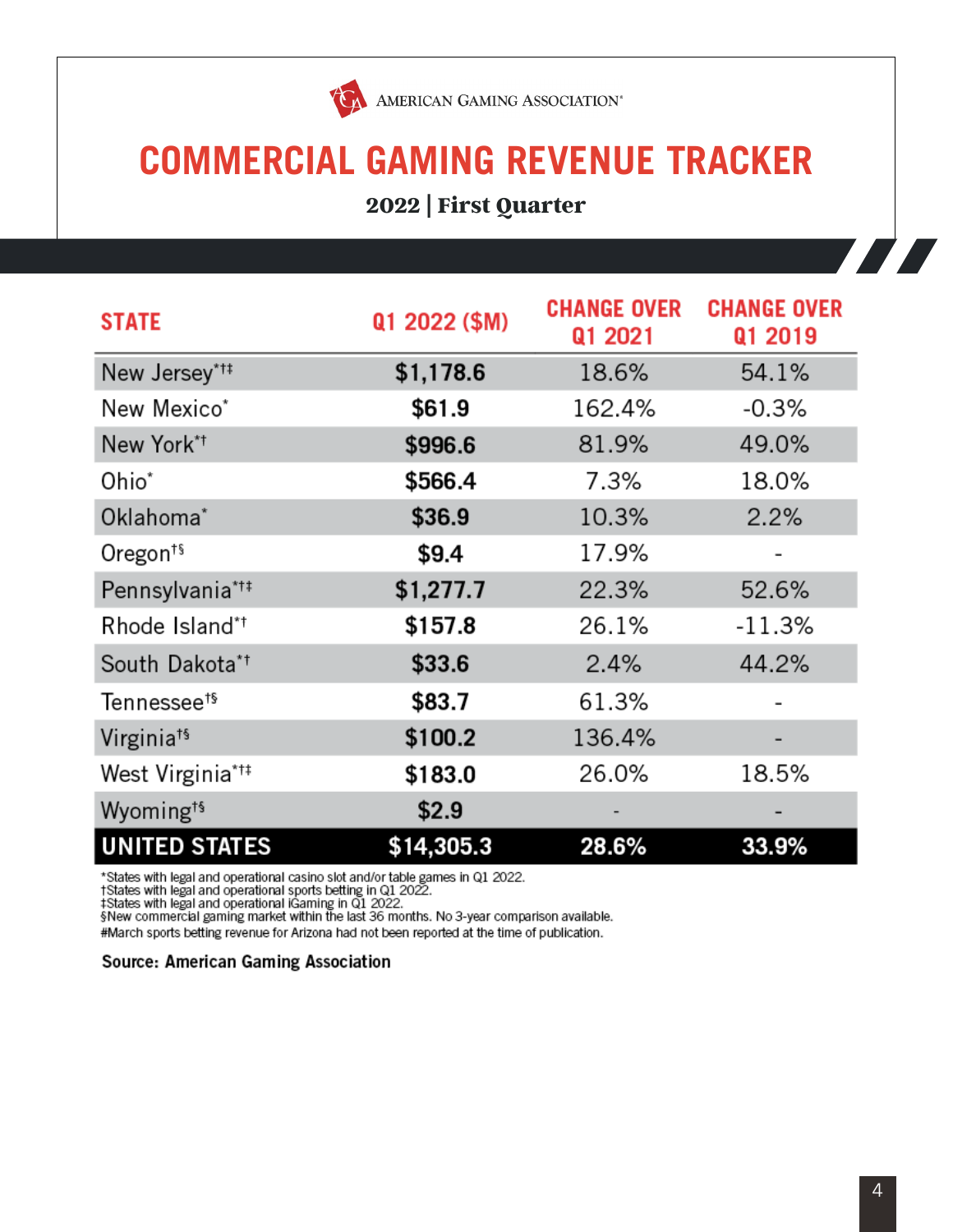

### **2022 | First Quarter**

#### Land-Based Casinos Gain Year-over-Year

Nationwide, land-based casino slot and table games generated \$11.50 billion in first quarter revenue, a 22.7 percent gain year-over-year and an increase of 10.6 percent from Q1 2019. Land-based gaming revenue have traditionally been lower in the first quarter, a trend that appears to have continued this year: while slot and table revenue was up year-over-year it declined compared to Q2-Q4 of 2021.

The historically softer first quarter for slot and table revenue is reflected in part by visitation data for the five midwestern and southern states that report such figures. Casino admissions in Q1 were down sequentially on average by 3.6 percent compared to the final quarter of 2021. At the same time, average casino gaming revenue per admission remained well above pre-pandemic levels, averaging about 38.5 percent, up from Q1 2019 levels.





#### **Source: American Gaming Association**

Nationwide, first quarter revenue generated by table games grew at a faster rate year-over-year (42.7%) compared to slot revenue (19.4%), reflecting the tougher impact COVID restrictions had on table games at the start of last year, such as in Colorado where a suspension of table game operations was only lifted in mid-February 2021. Compared to Q1 2019, nationwide slot revenue expanded at a slightly faster rate (13.2%) than table game revenue (10.3%).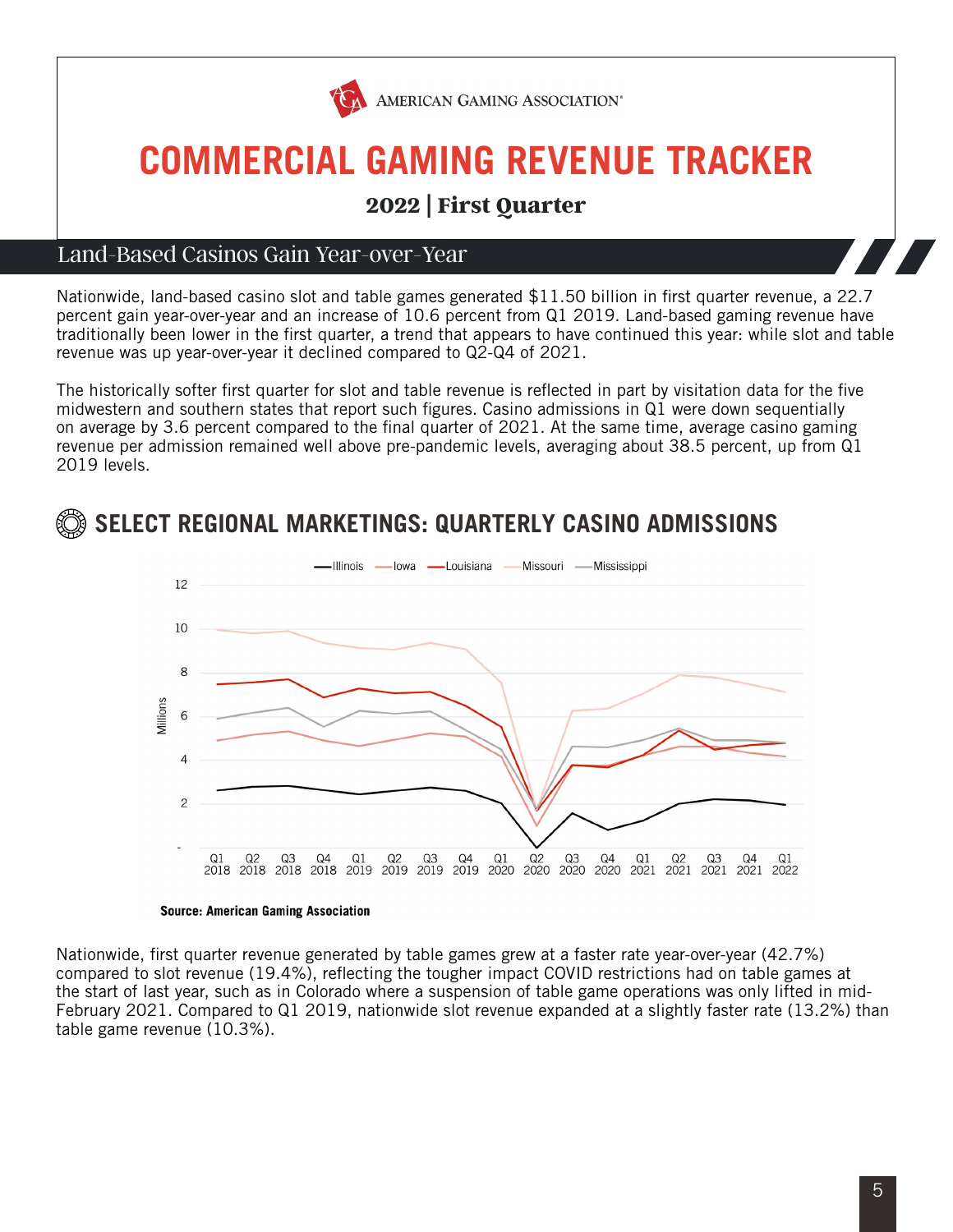

**2022 | First Quarter**

**U.S. QUARTERLY SLOT AND TABLE GAME REVENUE, CHANGE OVER 2019**



At the state level, only Kansas saw a marginal decline in combined slot and table game revenue from Q1 2021, when state casinos in the Kansas City market were subject to tougher operating restrictions than neighboring properties in Missouri.

Seventeen of 25 states saw brick-and-mortar casino revenue exceed pre-pandemic levels, while revenue generated by this segment dipped in eight states from Q1 2019.



### **Q1 2022 TRADITIONAL GAMING REVENUE BY STATE, CHANGE OVER 2019**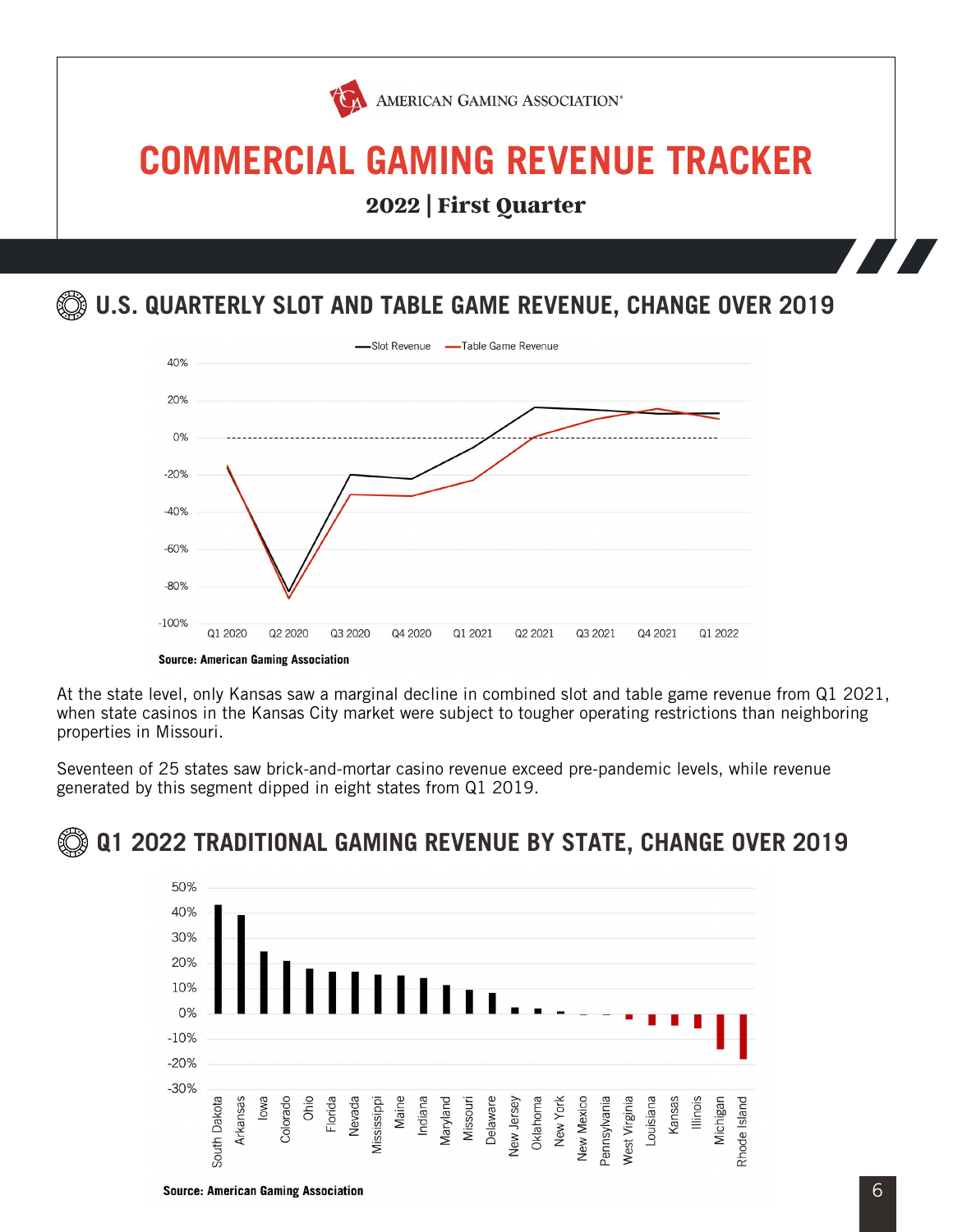

AMERICAN GAMING ASSOCIATION®

# **COMMERCIAL GAMING REVENUE TRACKER**

### **2022 | First Quarter**

#### Sports Betting & iGaming Enjoy Record Quarter

While land-based performance drove overall gaming revenue, sports betting and iGaming continued to see tremendous growth in the first quarter, with both segments setting all-time quarterly records on the back of healthy growth in existing markets and new state launches, with New York being the most notable.

Nationwide, a busy sports calendar drove wagering revenue to a record \$1.58 billion, up 64.6 percent from Q1 2021 and narrowly surpassing the previous high set in Q4 (\$1.55B). The legal betting handle for the quarter also reached a record \$26.34 billion. This was more than double (102.3%) the \$13.02 billion bet in Q1 2021, reflecting growth in consumer demand, the addition of six new legal markets and the addition of mobile betting platforms in New York.

After online sports betting launched on January 8, New York quickly established itself as America's leading sports betting market. Revenue hit \$320.9 million in the first quarter on \$4.87 billion in total wagers – more than states like Michigan and Virginia generated in all of 2021. Importantly, fears that the Empire State would cannibalize more mature online betting markets in neighboring jurisdictions did not come to fruition as both New Jersey and Pennsylvania saw wagering activity expand year-over-year by 34.9 and 25.0 percent respectively.



### **QUARTERLY SPORTS BETTING REVENUE BY STATE**

**Source: American Gaming Association**